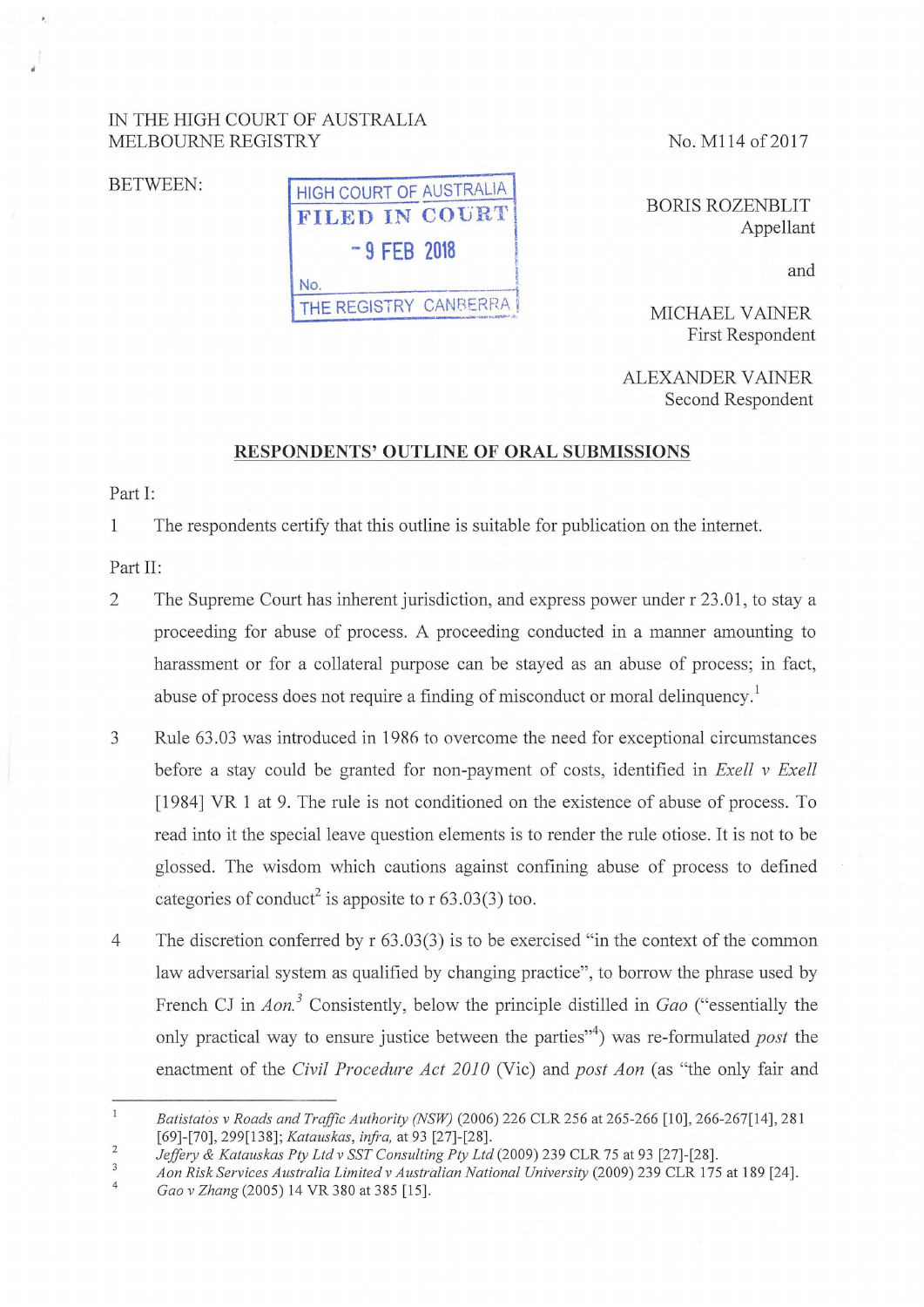practical way of facilitating the just, efficient, timely and cost-effective resolution of the proceeding") at [69(a)] of its reasons; AB246.

- 5 The exercise of the procedural power in *Aon* shut the ANU out from bringing further claims; ACT r 21(2) considered in *Aon* is comparable in text and purpose with the *CPA* provisions applicable in Victoria (since *Gao* ). The learning in *A on* is applicable too.
- 6 *Aon* affirms: (1) that in discretionary procedural decisions the court is concerned not only with justice between the parties, but also the public interest in the proper and efficient use of limited public resources<sup>5</sup> and the maintenance of confidence in the administration of justice<sup>6</sup>; (2) that the strain, uncertainty and delay imposed by the way in which litigation is conducted are relevant factors to be taken into account in the exercise of judicial discretions<sup>7</sup>; (3) that an order for costs is not to be treated as a panacea for cost, strain, uncertainty and delay attributable to an application or its consequence<sup>8</sup>; (4) that judicial discretions are only to be exercised, in the bulk of situations, on the basis of candid, ample affidavit material<sup>9</sup>; (5) that a "just resolution" is not an abstract concept focussed only on ultimate outcomes, but is a practical notion which takes into account that "speed and efficiency, in the sense of minimum delay and expense, are seen as essential to a just resolution of proceedings"<sup>10</sup>; and (6) that a party has a right to bring proceedings, but thereafter, in seeking the just resolution of the dispute, the parties do not have a right to agitate the issues they want, only a sufficient opportunity to do so<sup>11</sup>.
- 7 This special leave question is to be answered "Yes" and appeal dismissed for the reasons that: (1) Rule 63.03(3) is not to be glossed. (2) On such an application the candour of an impecunious respondent as to how the litigation has been funded and is expected to be funded to judgment, including identifying any non-party who is supporting the litigation, and the terms of that support<sup>12</sup> is very relevant. (3) The stress and uncertainty of ongoing litigation that cannot come to an early resolution; the consequent misallocation of limited public resources; the continuing burden of costs

 $\overline{5}$ *Aonat* 188-189 [23],211 [93],212 [94],217 [111].

 $\ddot{6}$ *Aon* at 195 [35].  $\overline{7}$ 

*Aon* at 192 [30], 214 [100]-[101].

 $\mathbf{\hat{R}}$ *Aon* at 190 [25], 213 [98]-[99], 214 [100]-[101], 217-218 [114].

 $\mathbf{Q}$ *Aon* at 215 [103], 216 [106].

<sup>10</sup>  *Aon* at 213 [98], 215 [105], 217-218 [114].

<sup>11</sup>  *Aon* at 214-215 [102], 217 [111]-[112].

<sup>12</sup>  A defaulting party who hides such information shields a non-party from identification and accountability, namely, hides the person essentially responsible for the litigation and who may stand to benefit from it.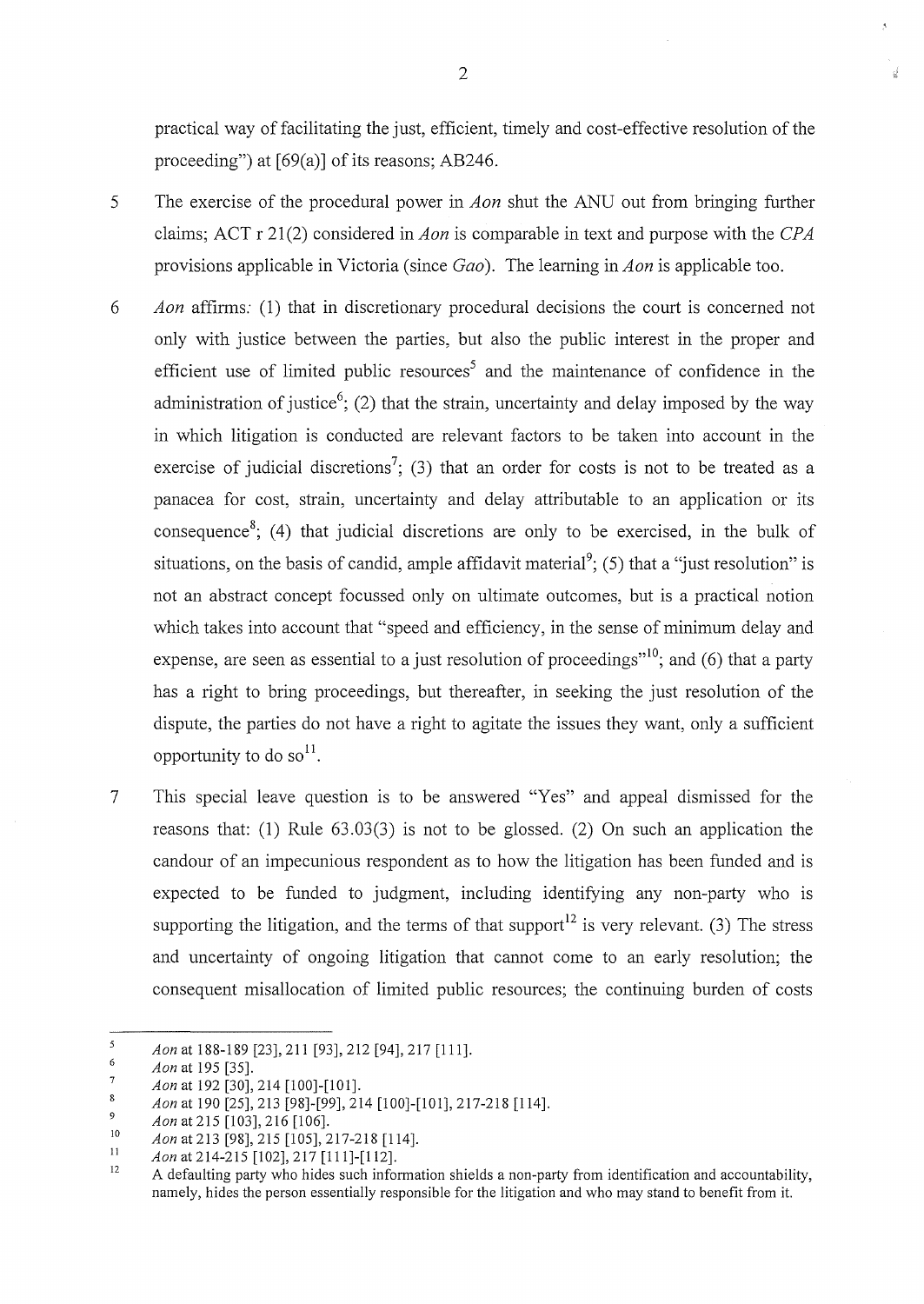- 8 The plaintiff provided inadequate information about his resources; there was no evidence as to how the litigation had been funded, or how the expert evidence required for particularisation<sup>13</sup> or the remaining interlocutory steps or the trial could be funded<sup>14</sup>. *Ex facie* the interlocutory steps could not be completed, yet the plaintiff did not depose that there would be no trial if a stay was granted. The alternative was the strain, cost, uncertainty and wasted resources of a proceeding which languished indefinitely.
- 9 In *Batistatos* this Court recognised, with due regard to *Cox v Journeaux [No 2]*, that a litigant's right to a trial is not absolute, but qualified by the body of procedural law administered by the court<sup>15</sup>, which has evolved considerably in recent decades.
- 10 The gloss contemplated by the special leave question negates the significance of costs orders taxable immediately; requiring that such costs go unpaid without consequence is apt to bring the administration of justice into disrepute among right-thinking people.
- 11 As *Gao* teaches, a stay order is not to be made lightly. However, the wider context is not to be overlooked: the non-payment of costs may found an act of bankruptcy<sup>16</sup> and lead to a sequestration order - a statutory stay - unless the trustee in bankruptcy assumes responsibility for the conduct of the bankrupt's case<sup>17</sup>. Thus, at further expense, and in another court, the innocent litigant may procure a statutory stay or at least the accountable further conduct of the litigation by a responsible party. Non-payment of costs by a company may found an application for its winding up, in which case a liquidator must personally assume responsibility for any further conduct of the claim<sup>18</sup>.

Dated: 9 February 2018

(~ (/01/ *11/* 

Rodney M. Garratt QC Senior counsel for the respondents

<sup>13</sup>  The Court records the plaintiffs intention and the need for expert evidence at [32], [34] and [57] of *Rozenblit v Vainer (No 3);* see AB 111, 112, 119-120.

<sup>14</sup>  See [70] and [71] of *Rozenblit v Vainer (No 3)* at AB 123-4.

<sup>15</sup>  16 *Batistatos, (supra)* at 280 [65], 281-282 [71].

<sup>17</sup>  *Bankruptcy Act 1966* (Cth), s. 40(l)(g); s. 41.

Ibid, s. 60(2).

<sup>18</sup>  *Corporations Act 2001* (Cth), sections 459E, 459F, 459C, 459P, 467.